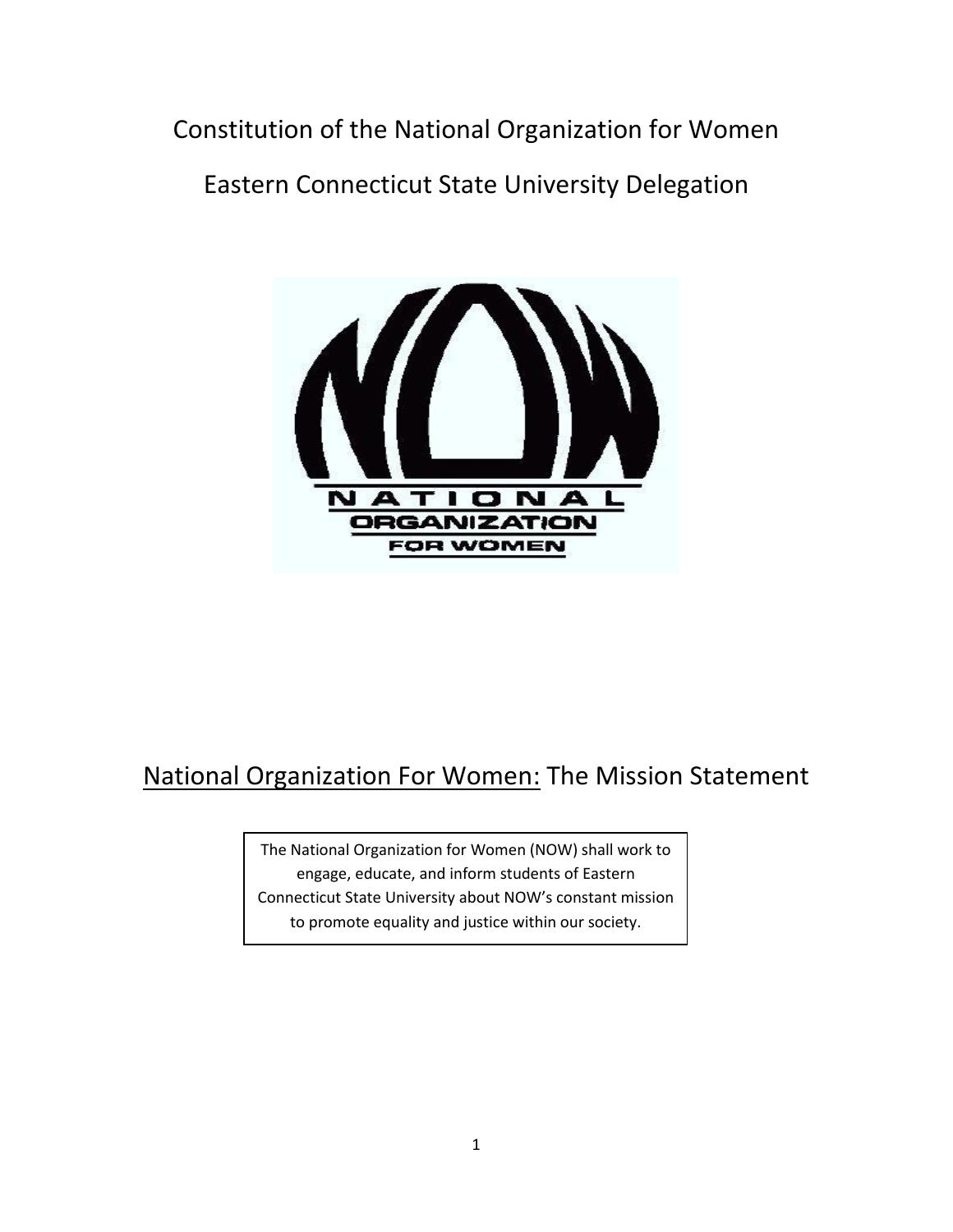### Article I - Name

The name of this club shall be The National Organization for Women of Eastern Connecticut State University.

### Article II - Statement of Purpose

- Section 1 NOW shall fill a void by bringing a feminist organization on campus that shall promote activism within Eastern Connecticut State University as well as the local community.
- Section 2 The Eastern Connecticut State University NOW Delegation also will seek out ways to assist and join the larger NOW network active in the United States to assist in actions to bring fairness for all marginalized people.
- Section 3 "NOW is one of the few multi-issue progressive organizations in the United States. NOW stands against all oppression, recognizing that racism, sexism and homophobia are interrelated, and that other forms of oppression such as classism keep power and privilege concentrated in the hands of a few ... Together, we can create the change we've been dreaming of — our unity is our strength."

## Article III - Membership

- Section 1 This organization will be open to all students currently registered at Eastern Connecticut State University for voting membership; faculty and staff members can become honorary members.
- Section 2 Anyone who attends two consecutive meetings will be considered a voting member of NOW. However, four unexcused absences from meetings or any academic misconduct at Eastern Connecticut State University may cause voting privileges to be forfeit.
- Section 3 Membership shall not be denied to any student because of race, religion, gender, color, ancestry, national origin, age, sexual orientation, or disability. Diversity is and always will be welcome at NOW.
- Section 4 Any individual who wants to support the organization may request to be an honorary member. Honorary members will not have voting rights within the organization,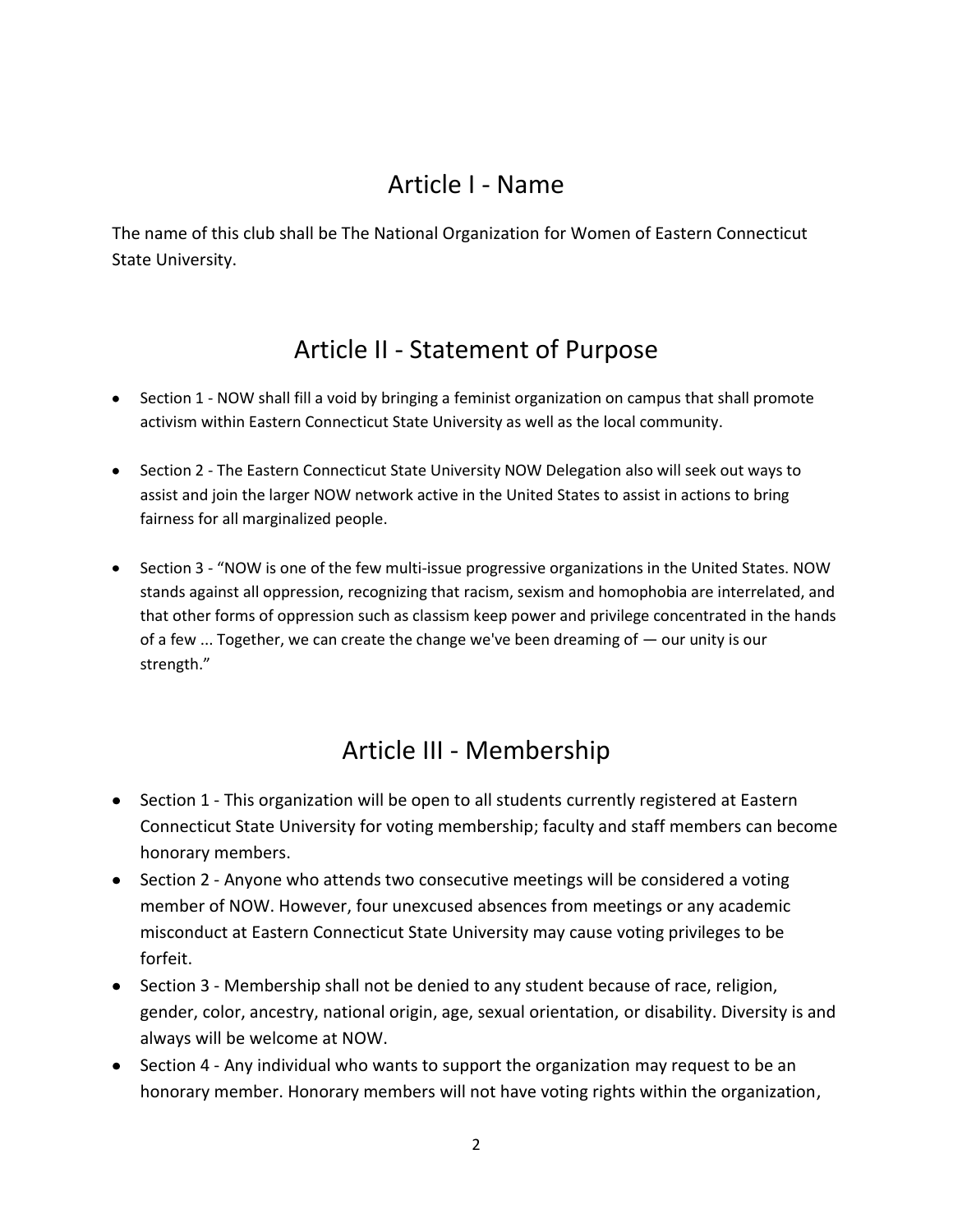yet will be welcomed at all meetings and activities. Honorary members will be contacted and given updates as would any other member of NOW.

## Article IV - Executive Board, Officers & Deadlock

- Section 1 The officers of the National Organization for Women shall be known as the Executive Board.
- Section 2 The membership of the Executive Board shall consist of the President, Vice President, Secretary, and Treasurer.
- Section 3 The Faculty Advisor shall serve as a non-voting ex-officio member of the Executive Board.
- Section 4 The Executive Board shall have supervision of the organization between its regular meetings. The Executive Board shall not be above any member in terms of being subject to rules of the organization. The Executive Board is the example and shall not act in conflict with actions taken by the organization.
- Section 5 The President shall have the power to establish committees of the organization and appoint the chairperson of said committees with the approval of the fellow Executive Board members.
- Section 6 The Executive Board can proceed with a decision only when a majority vote is established. If an Executive Board meeting needs to be called, the President and Vice President must attend. At least one other Executive Board member must be present for a vote to take place. Majority consensus shall be binding by all members of the organization.
- Section 7 In the event the Executive Board cannot reach a majority on an issue, the issue then will be offered to the voting members of the club. The Executive Board shall have a representative present the issue to members, and the decision of the majority shall stand. If a majority still is not reached, the President then may cast the tie-breaking vote.

## Article V - Powers and Duties of Officers

Officers shall perform the duties listed in this constitution and shall be removed from office if constantly abandoning said duties inexcusably.

Section 1 - The President shall:

- Prepare the meeting agendas;
- Have the power to call the Executive Board meetings and all regular and special meetings of the organization;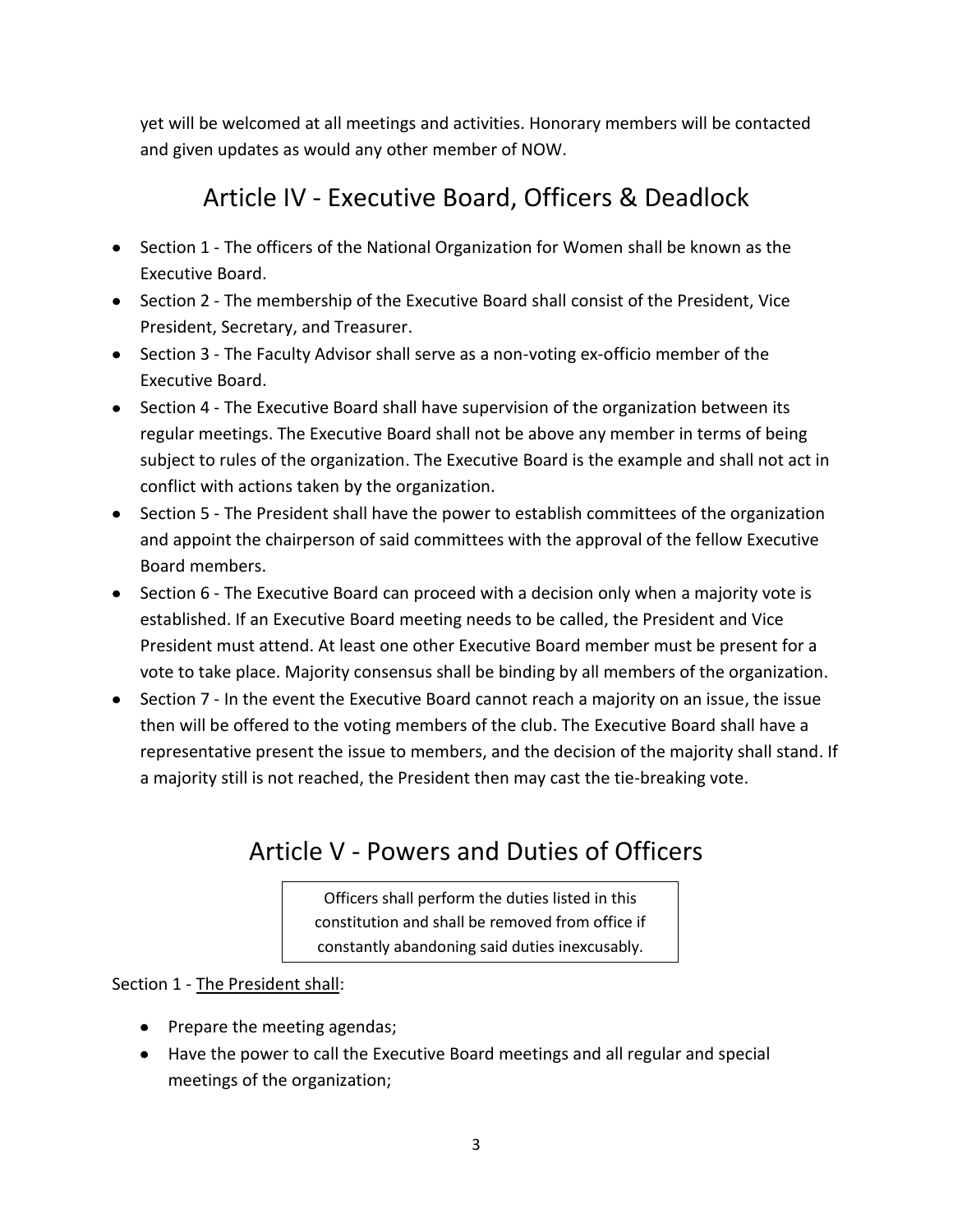- Sign all official papers related to the club (including financial paperwork in the absence of the treasurer);
- Have the power to appoint committees and chairpersons with majority approval from the Executive Board;
- Act as the spokesperson for the Organization.

#### Section 2 - The Vice President shall:

- Act as the President in the absence of the President;
- Assist the President with responsibilities as needed;
- Automatically assume the powers and duties of the President if the office of the President becomes vacant for any reason;
- Coordinate all social functions of the organization.

### Section 3 - The President and Vice President:

- Are expected to attempt to establish communication and assistance with the United States NOW Network;
- If the Eastern Connecticut State University chapter of NOW does any correspondence, they together are the spokespersons.

#### Section 4 - The Treasurer shall:

- Expend funds as authorized by the membership of the organization as indicated in the organization's minutes;
- Keep an accurate account of all receipts, membership dues, and expenditures of the organization;
- Complete, sign, and submit all financial paperwork;
- Submit a financial report;
- Keep track of the club's accounts, income and expenditures.

### Section 5 - The Secretary shall:

- Keep a record of all activities of the club, including the minutes of every meeting;
- Take attendance at all business meetings of the organization;
- Carry on the official correspondence of the club, which will be signed by the president;
- Give 5 days notice of all meetings, aside from emergency meetings;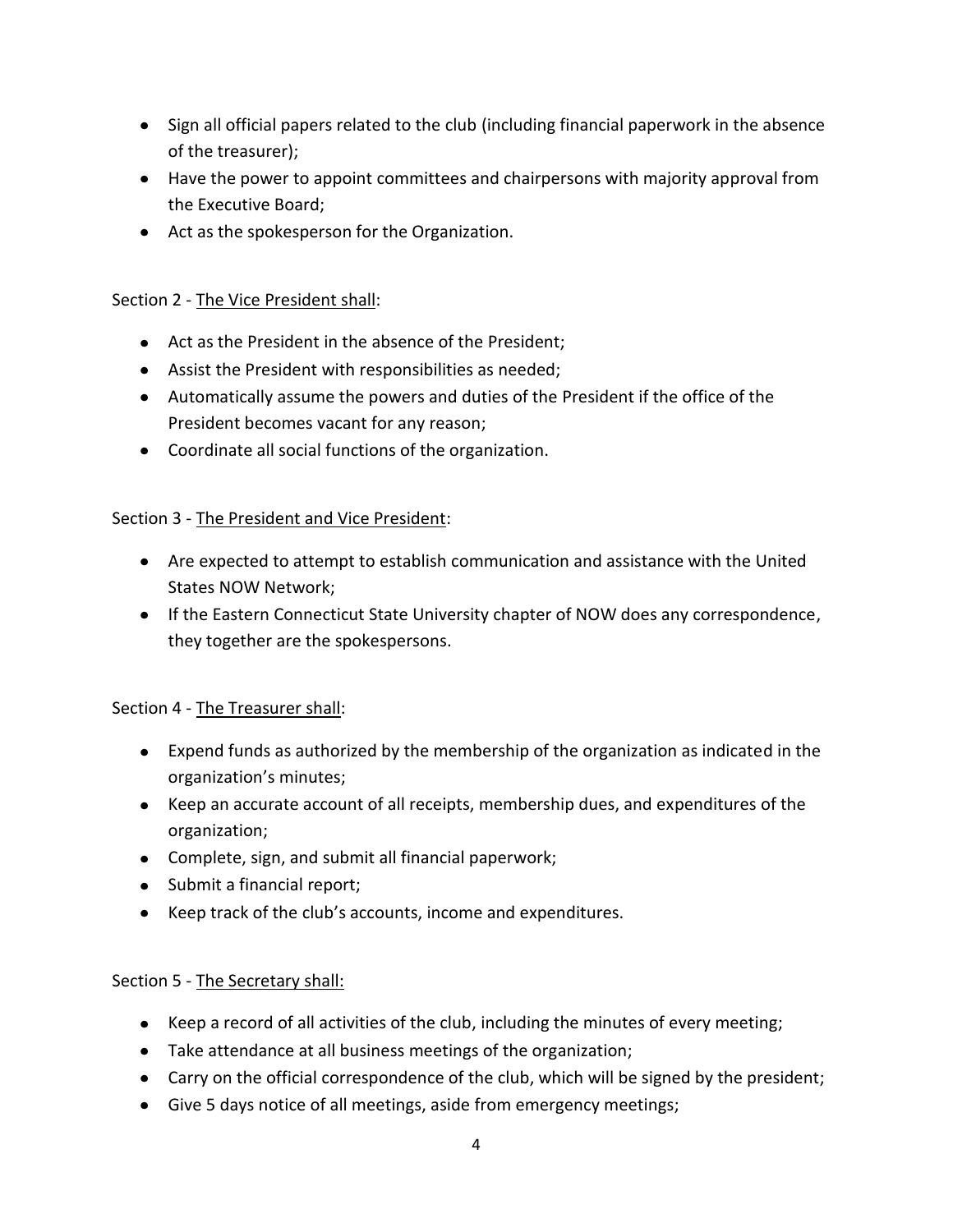Distribute minutes within 48 hours of the meeting in accordance with the procedure set by the Student Activities Office.

# Article VI - Advisor(s)

- Section 1 Faculty advisors shall serve as ex-officio members of the Executive Board.
- Section 2 The advisors shall give advice for optimal performance of the organization.
- Section 3 Each advisor shall meet his or her responsibilities to the organization as stated in written directives issued by the Student Activities Office and in the Club Advisor's Operating Manual located on the Student Activities website.

# Article VII - Meetings

- Section 1 Meetings of the organization shall be held at least bi-weekly during the academic year, although more meetings can be conducted. There must be 48 hours notice of all emergency meetings.
- Section 2 A quorum shall be defined as 50% +1 member of the club's voting membership. A quorum must be present for any action to take place by the membership.
- Section 3 The president shall call any emergency meetings.

# Article VIII - Vacancy of Office & Impeachment

- Section 1 In the event of a vacancy in the office of the President, the Vice President will carry out the duties of the office and a new Vice President will be elected.
- Section 2 In the event of a vacancy in any other office, the President will appoint a volunteer temporary officer who shall finish the term.
- Section 3 Any officer may be impeached for failing to fulfill their duties or for conduct unbecoming a representative of the university.
- $\bullet$  Section 4 A quorum must be met to vote on any impeachment.
- Section 5 In order for any officer to be impeached, the motion must be passed by 2/3 of the total voting membership of the organization.
- $\bullet$  Section 6 An officer who is impeached will be banned from all duties, events, meetings, and organized functions of the club until the advisors (as stipulated in Article VI) and Executive Board agree with a 2/3 majority to re-allow membership, if at all.
- $\bullet$  Section 7 If an officer has more than 4 unexcused absences, they will automatically forfeit their position. In such an instance, impeachment is not necessary for removal from office.

## Article IX - Amendments

• Section 1 – Amendments can only be proposed when incorporated to a future meeting.